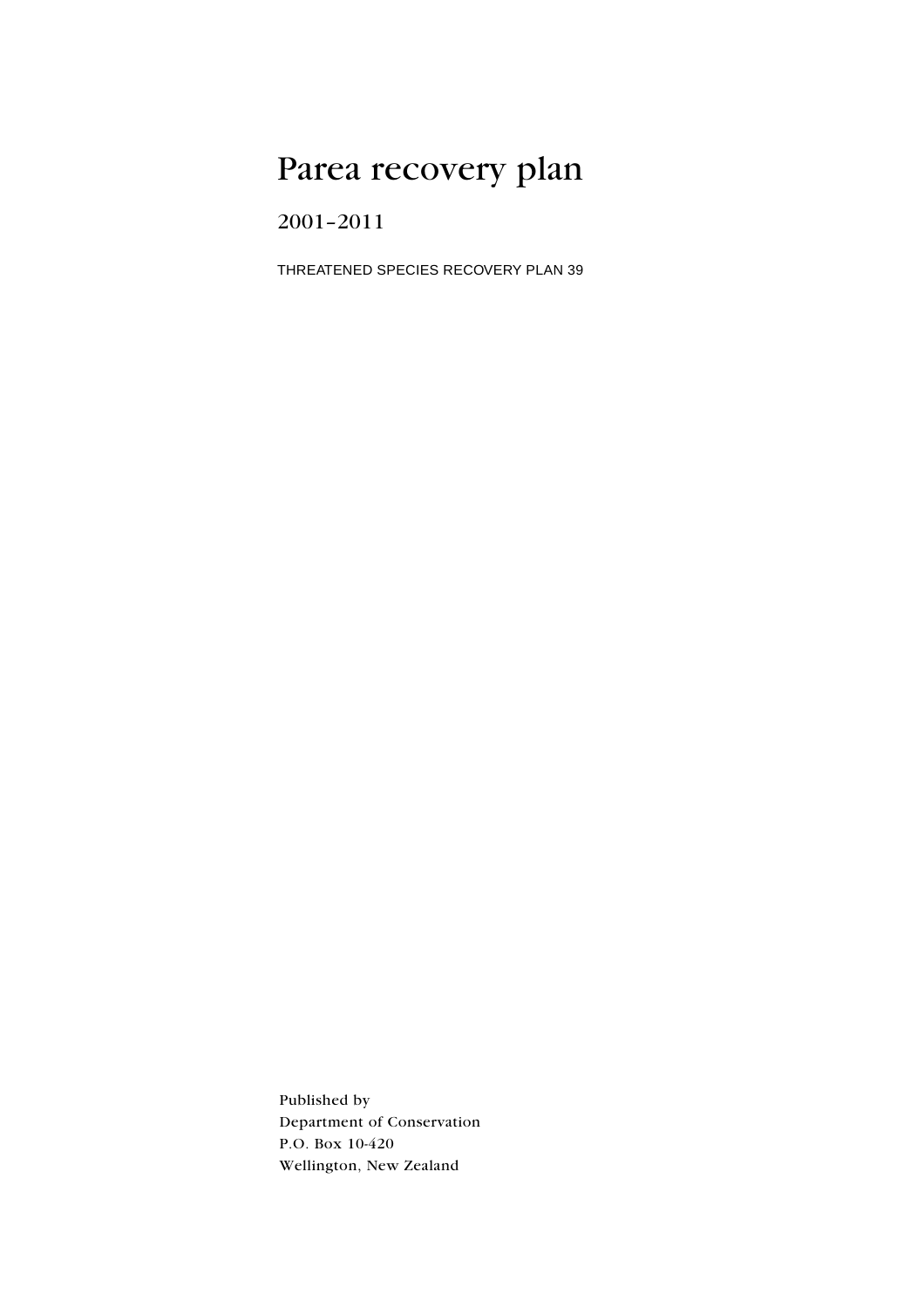© June 2001, Department of Conservation

ISSN 1172-6873 ISBN 0-478-22061-8

Cover: Parea (Chatham Island pigeon). (Ian Flux)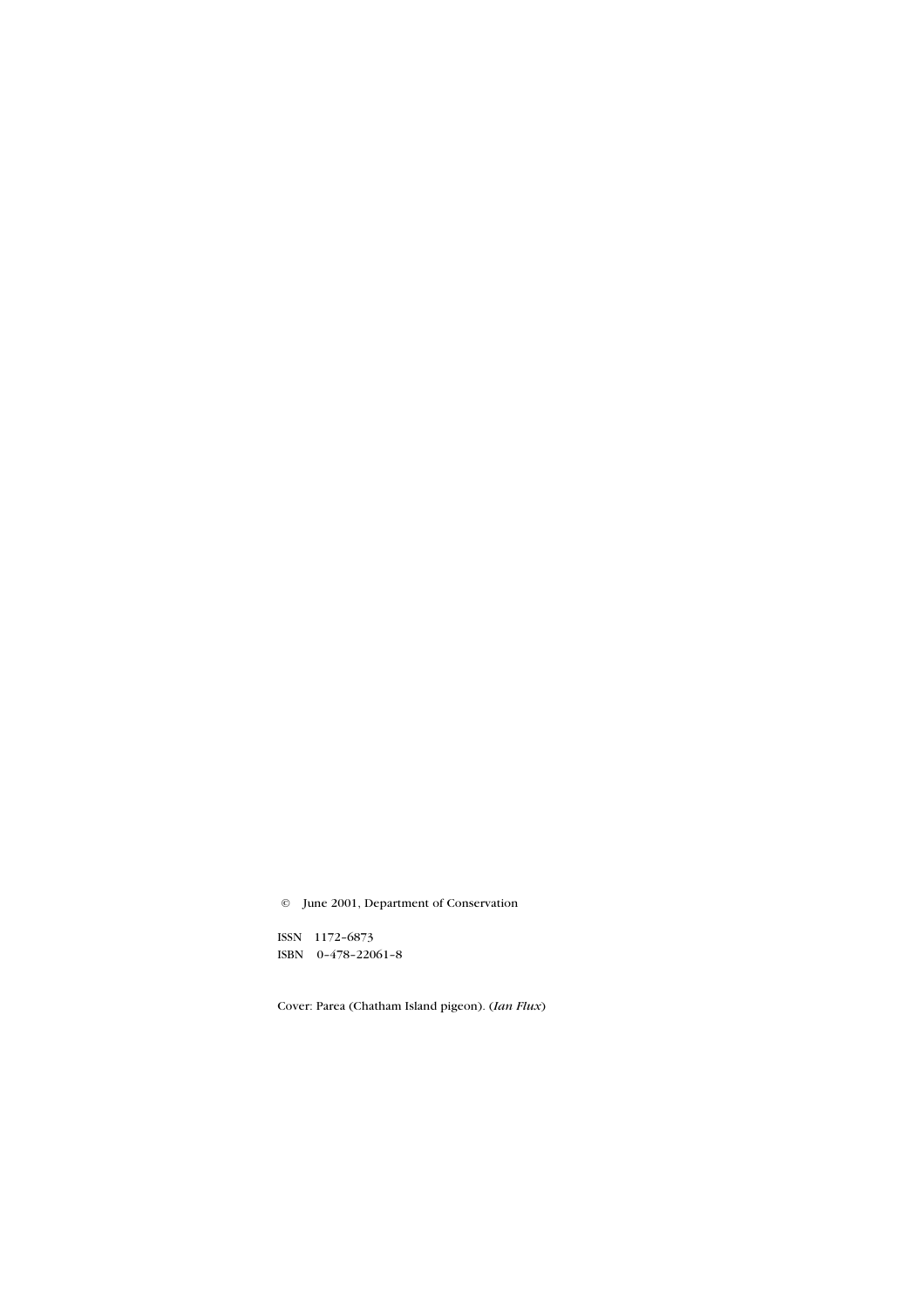## **CONTENTS**

| Recovery plans |                                                  | $\overline{4}$ |  |
|----------------|--------------------------------------------------|----------------|--|
| 1.             | Introduction                                     | 5              |  |
| 2.             | Past/present distribution and population numbers | 5              |  |
| 3.             | Cause of decline and present-day threats         | 7              |  |
| 4.             | Species ecology and biology                      | 8              |  |
| 5.             | Past conservation efforts                        | 8              |  |
| 6.             | Recovery goal                                    | 9              |  |
| 7.             | Options for recovery                             | 10             |  |
| 8.             | Objectives for term of plan                      | 11             |  |
| 9.             | Work plan                                        | 11             |  |
| 10.            | Review date                                      | 18             |  |
| 11.            | References                                       | 18             |  |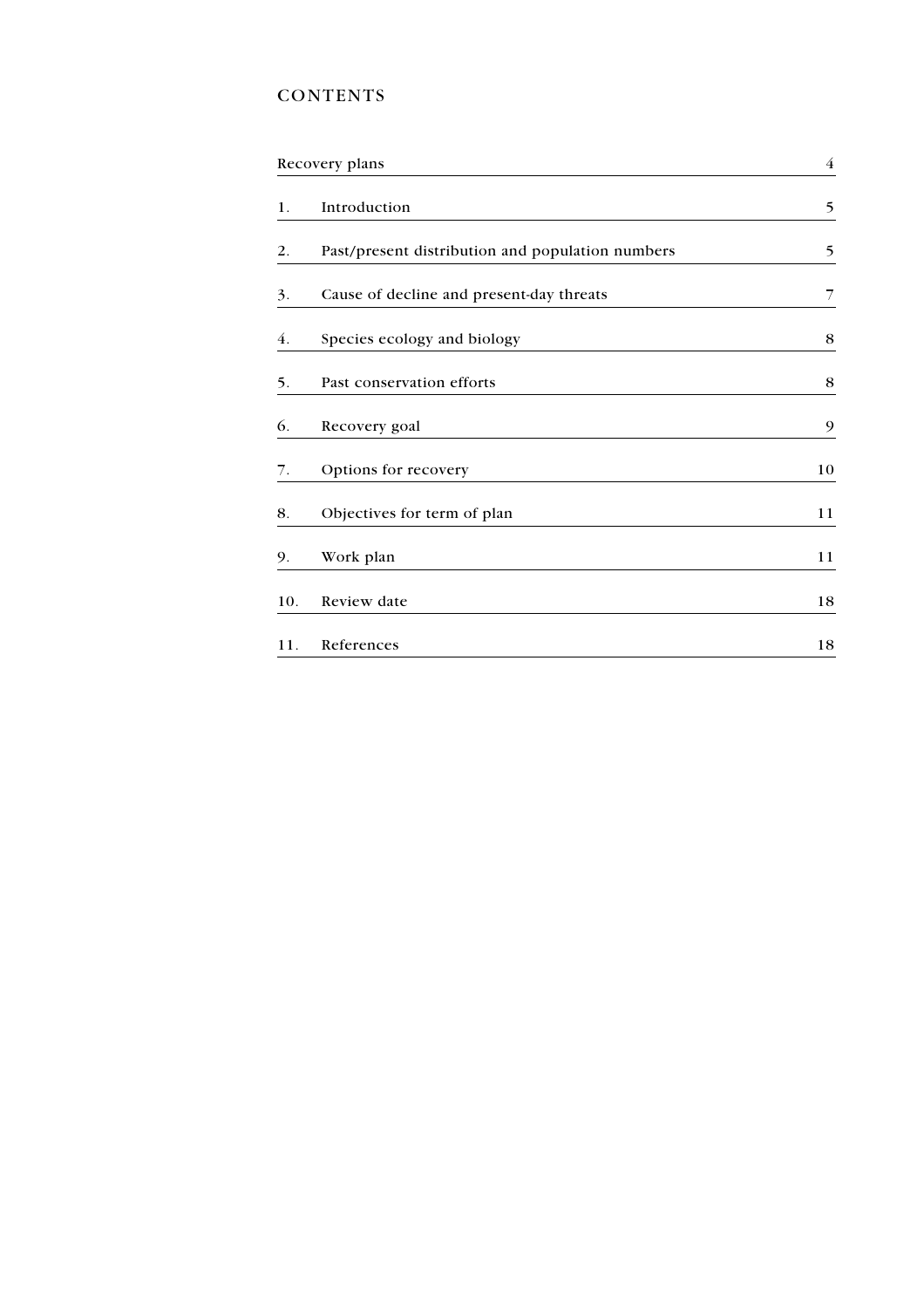# <span id="page-3-0"></span>**Recovery plans**

This is one of a series of recovery plans published by the Department of Conservation. Recovery plans are statements of the Department's intentions for the conservation of particular plants and animals for a defined period. In focusing on goals and objectives for management, recovery plans serve to guide the Department in its allocation of resources, and to promote discussion amongst a wider section of the interested public.

After a technical report which had been refined by scientists and managers both within and outside the Department had been prepared, a draft of this plan was sent to the Chatham Islands Conservation Board for comment. After further refinement, this plan was formally approved by the Wellington Conservator in January 2001. A review of this plan is due after ten years (in 2011), or sooner if new information leads to proposals for a significant change in direction. This plan will remain operative until a reviewed plan is in place.

The Department acknowledges the need to take account of the views of the tangata whenua and the application of their values in the conservation of natural resources. While the expression of these values may vary, the recovery planning process provides opportunities for consultation between the Department and the tangata whenua. Departmental Conservancy Kaupapa Atawhai Managers are available to facilitate this dialogue.

A recovery group consisting of people with knowledge of parea (Chatham Island pigeon), and with an interest in its conservation has been established. The purpose of the Parea Recovery Group is to review progress in the implementation of this plan, and to recommend to the Department any changes which may be required as management proceeds. Comments and suggestions relating to the conservation of parea are welcome and should be directed to the recovery group via the Wellington Conservancy office of the Department.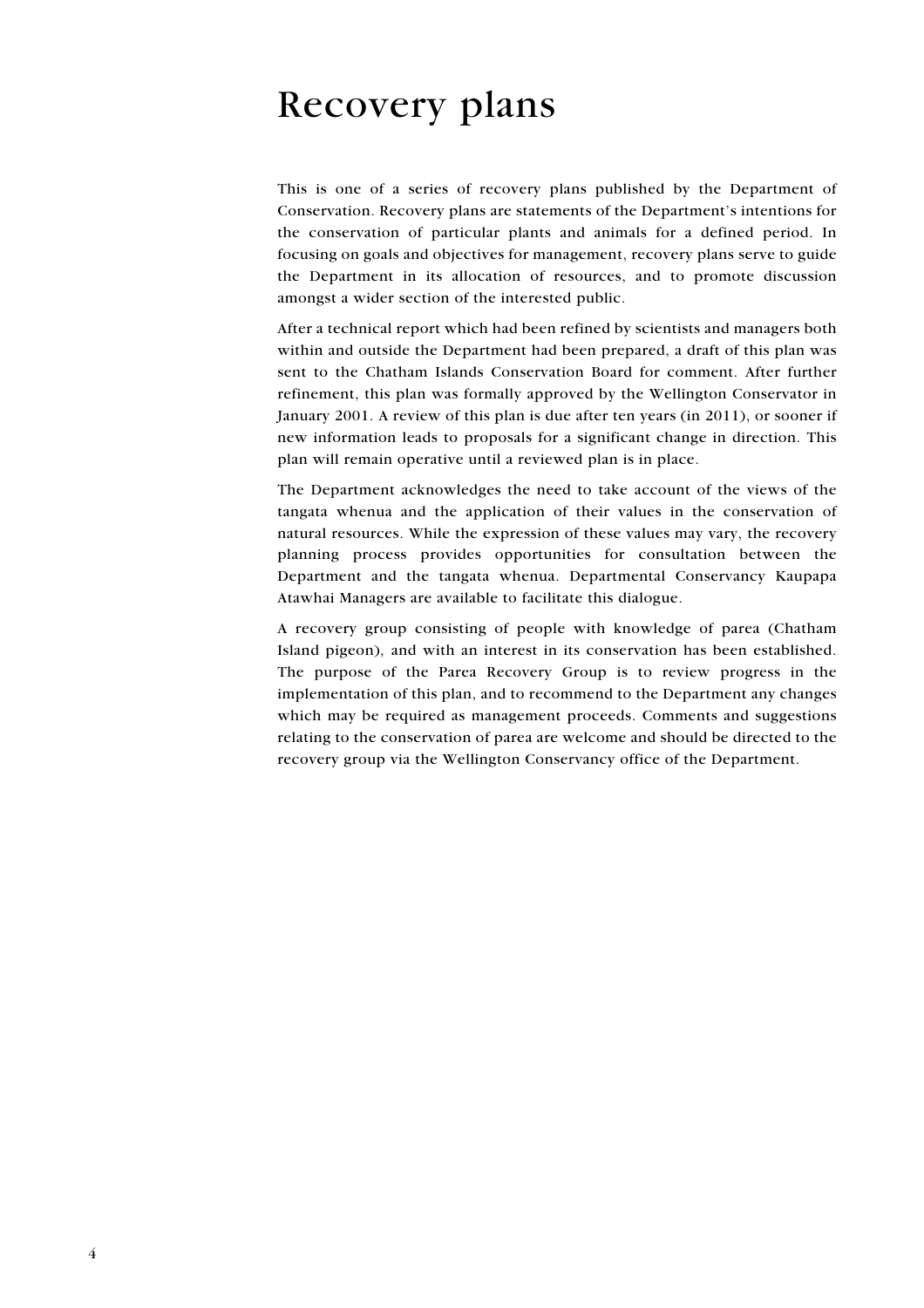### <span id="page-4-0"></span>Introduction  $\mathbf{1}$

parea (Chatham Island pigeon) Hemiphaga novaeseelandiae The *chathamensis* is usually recognised as a subspecies of the New Zealand pigeon H. novaeseelandiae. However, based on its markedly distinctive size, appearance, and bone structure, and its confinement to the Chatham Islands. parea may in future be regarded as a separate species (Millener & Powlesland in prep).

The Department of Conservation presently ranks parea as Category A, the highest priority category for conservation management (Molloy & Davis 1994). Parea are ranked as Endangered by the IUCN Red List Categories (BirdLife 2000).

This plan sets out the recovery programme for parea over the next ten years (2001-2011). It is preceded by the first parea recovery plan, which set out its recovery actions from 1994 to 2000 (Grant 1993).

## Past/present distribution and  $2.$ population numbers

Parea were formerly widespread and common on Rangatira, Mangere, Chatham, and Pitt Islands. Subfossil bones of parea have been found more frequently than bones of any other forest bird in dune deposits on Chatham Island (Atkinson & Millener 1991). The colonisation of the Chatham Islands by Europeans in the early 1800s saw large-scale clearance of forest and the introduction of browsing animals and mammalian predators. This caused a rapid decline in parea numbers. By 1938, few parea were seen in northern Chatham Island, but they were moderately plentiful in the more extensive areas of forest in the south (Fleming 1939). Parea were last sighted in the northern Chatham Island forests in 1975, although there are several recent records (see below). The population on Mangere disappeared very early as a result of virtually total removal of forest habitat and the introduction of cats in 1890 (Nilsson et al. 1994). Parea are thought to have disappeared from Rangatira last century, probably due to hunting and habitat destruction (Merton & Bell 1975). The time of parea population decline from Pitt Island is less clear, but Pitt Islanders recall that the population crashed following a large forest fire. Currently, about five parea are thought to be present on Pitt Island (S. King pers. comm.) and two on Rangatira (M. Bell pers. comm.)

The parea population on Chatham Island continued its gradual decline to its lowest level of about 40 birds in 1990, when they were confined to southern forest remnants (Grant 1993). Intensive habitat protection and predator control from 1987 to 1994 in the forests of southern Chatham Island led to an increase in numbers to about 150 birds by 1995 (Powlesland et al. 1995). Parea have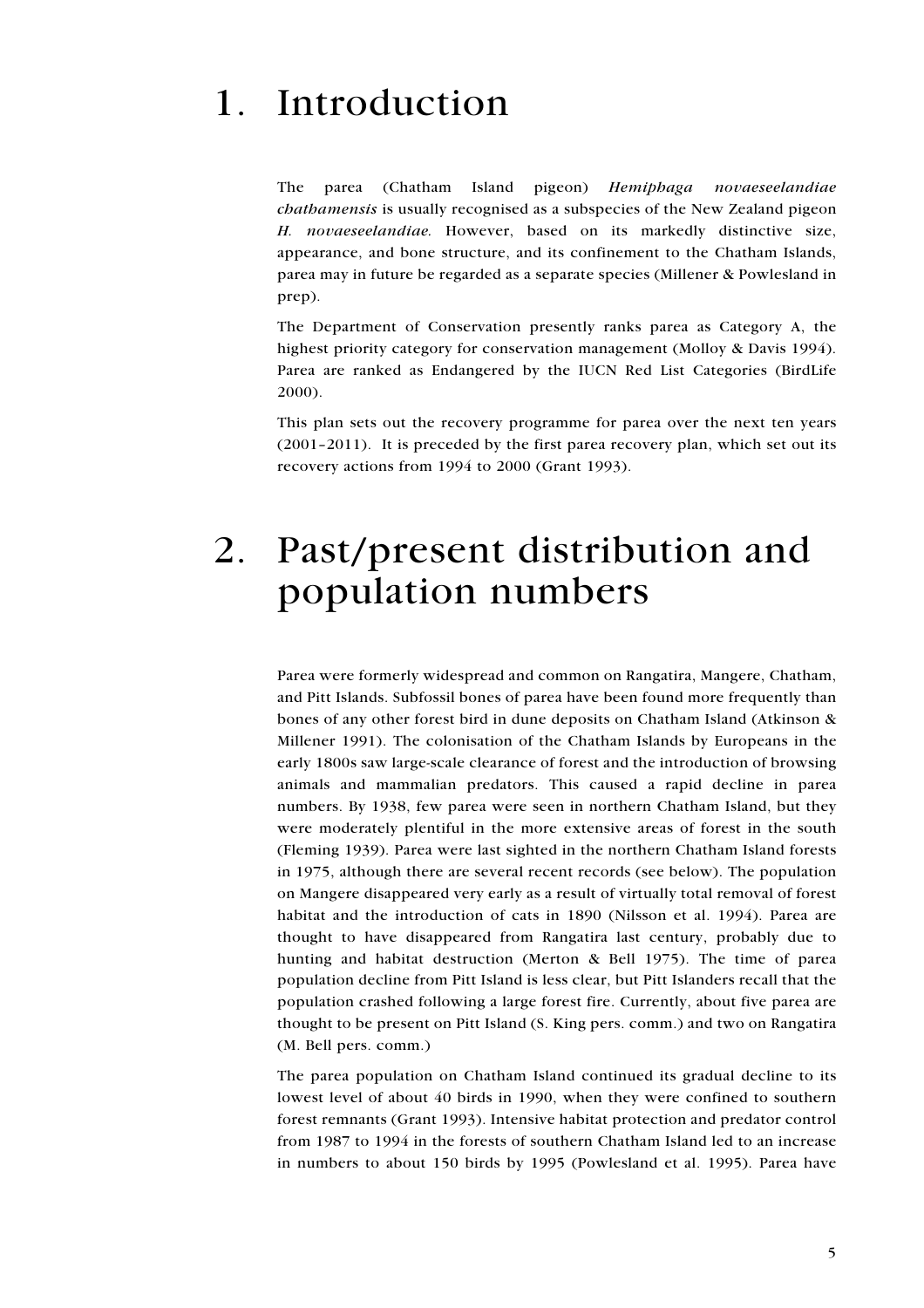PAREA (CHATHAM ISLAND PIGEON)



Figure 1. Distribution of parea, historic and current.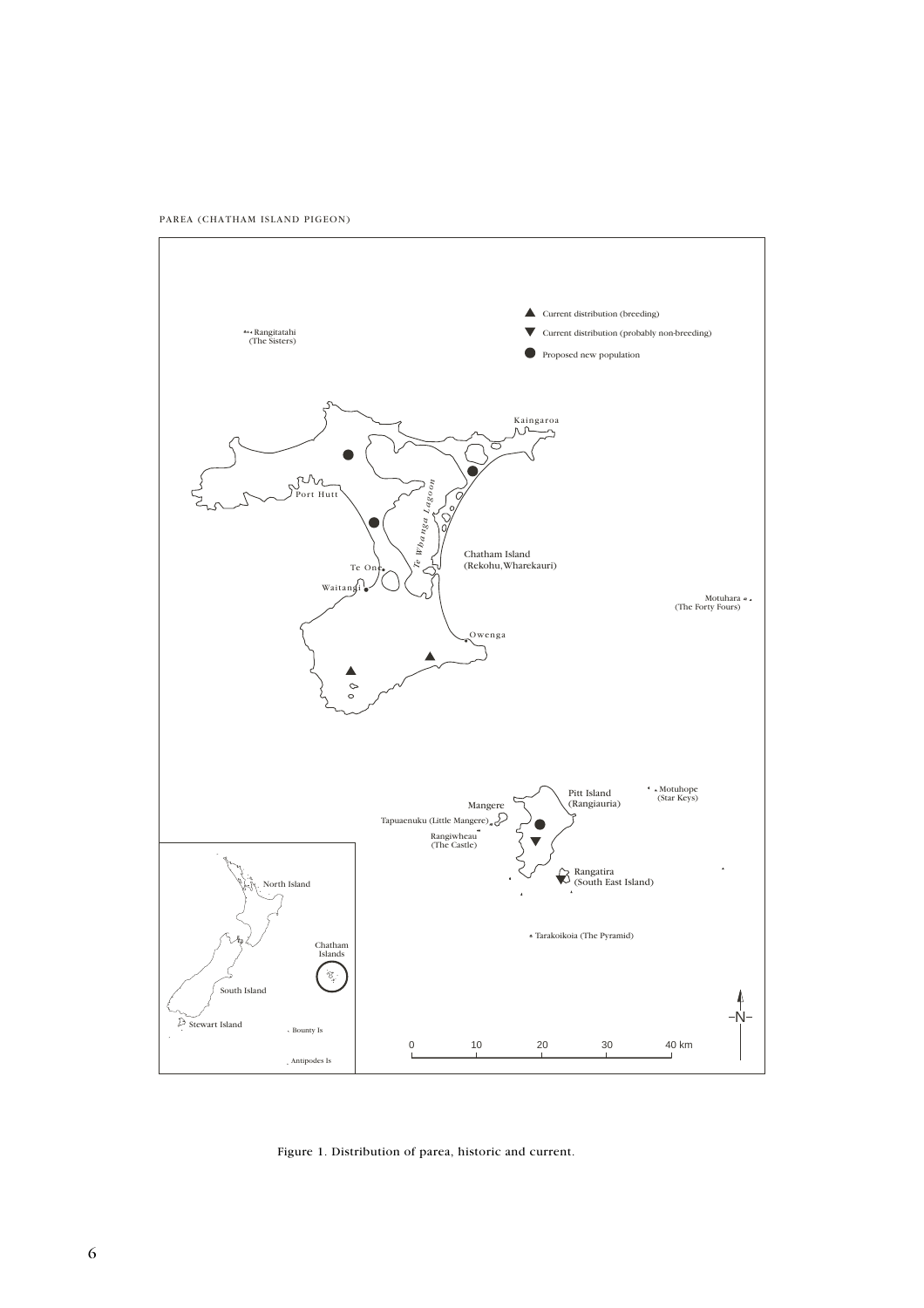<span id="page-6-0"></span>been reported using habitats in northern Chatham Island in 1993, on a number of occasions during 1997 (Johnson 1997), and more recently in 1999 (A. Baird pers. comm.).

Between 1994 and 1999, predator control continued to be undertaken in a small part of southern Chatham Island, primarily for the protection of taiko, but it was also intended to protect the parea population (Department of Conservation 1995). Habitat protection, including securing protected areas, fencing out domestic stock and reducing numbers of possum, pigs and feral stock, has continued in the southern forests, focused around the Awatotara and Tuku valleys. There was no formal monitoring of parea over this period, but the number of sightings of parea in southern Chatham Island indicated that the population was continuing to increase slowly (G. Taylor pers. comm.). During July and August 1999, a census of parea in southern Chatham Island was conducted. A total of 85 adult parea was counted in study areas in and around the Tuku and Awatotara Valleys, which was a 5% increase on the numbers found in those areas in December 1994. The number of pairs found had increased more dramatically, from 33 to 40 (21%). The number of parea in two areas further south, which are not currently protected (the Waipurua and Kawhaki Valleys), had decreased from six to three birds (Powlesland et al. 1999).

## Cause of decline and present- $\mathfrak{Z}.$ day threats

The reasons for the decline of parea include:

- · loss of forest habitat-burning and clearance for farmland, browsing by sheep, cattle and possums, removal of firewood, and the effects of wind in forests with their understorey removed by browsing animals;
- predation—from cats preying on adults and chicks, and probably rodents and possums preying on eggs and chicks;
- competition—from browsing animals, particularly possums, which compete with parea for food species;
- hunting—by people for food.

With the exception of hunting, the reasons for the parea decline in the past still threaten the population today. Lack of suitable areas of forest habitat, predation by cats, and competition with various browsers (compounded by the lack or rarity of a few important food types) are probably the most important factors that limit parea population recovery (Powlesland et al. 1996).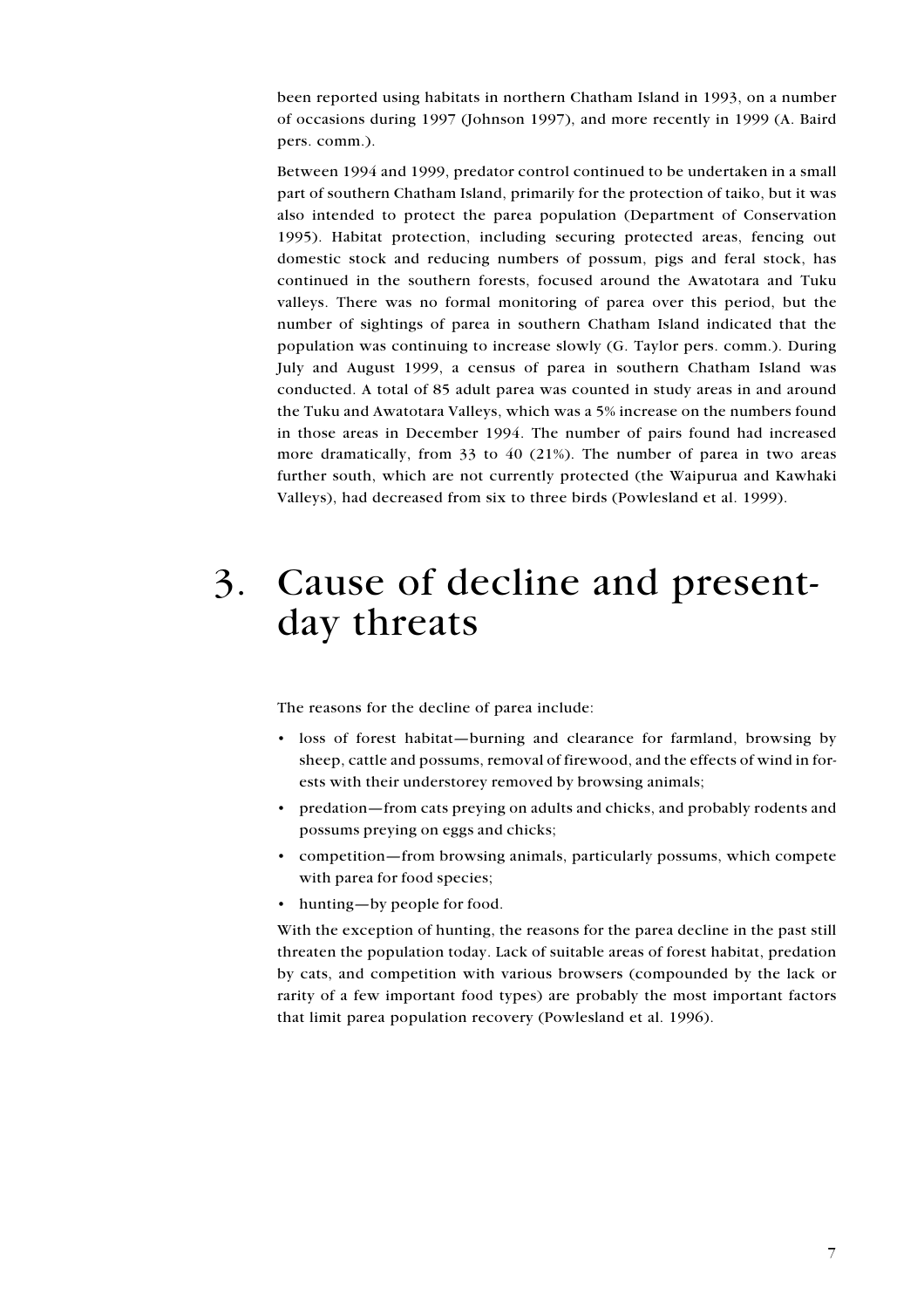## <span id="page-7-0"></span> $\overline{4}$ . Species ecology and biology

The parea is one of the world's heaviest pigeons and is about one-fifth heavier than the NZ pigeon. Its plumage is more purple and pearl-grey than the NZ pigeon, which is green and bronze-red (Higgins & Davies 1996).

A comprehensive research programme from 1991 to 1994 provided information on parea ecology and breeding biology (Powlesland et al. 1993, 1994, 1995, 1996; Flux et al. 1998). Parea were found breeding in all months of the year, but nested predominantly during winter and spring (June-November). The timing of the nesting season, the proportion of pairs that bred, and productivity were shown to vary between the years of the research programme, in response to the abundance and quality of food available to parea.

Parea nests observed during this research were found at a mean height of 4 m. making them readily accessible to rats and cats. Productivity during 1991-94 was 0.86 fledglings per pair per annum, varying from 0.3 in 1993/94 to 1.5 fledglings per pair in 1992/93. The annual adult survival rate for 19 birds over three years was  $0.96$ , giving a mean life expectancy of  $24.5$  years. Nestlings fledged at about 45 days of age, and became independent when 80-100 days old.

Observations of radio-tagged parea indicated that sustained flights of more than 3 km were rare, with most feeding for a solution over distances of only 0.5-2 km. This compares with the NZ pigeon, which occasionally flies 6-11 km to reach food sources (Clout et al. 1995).

Being a fruit-eating pigeon, the parea plays an important role in the dispersal of seeds. The Chatham Islands broadleaf forests are heavily dependent on parea to maintain forest replacement or regeneration processes.

#### Past conservation efforts  $5<sub>1</sub>$

Until 1980, attention on parea conservation had primarily been limited to documenting their decline. Concern at the rapid decline in parea numbers led to an attempt to establish a secure population on Rangatira in 1983. Thirteen parea were translocated from the Cascades in southern Chatham Island to Rangatira. There was a high mortality rate during the transfer and only one pair attempted to breed, and they failed to establish a population (Butler & Merton 1992; M. Bell pers. comm.). When parea reached a population low of around 40 birds in 1990, planning for their recovery began in earnest, resulting in the production of a draft recovery plan (Grant 1993) and the start of a four-year research programme (Powlesland et al. 1993, 1994, 1995). Measures to recover the parea population are documented in Grant et al. (1997) and Department of Conservation (1995, 1996). These include fencing of forest reserves to exclude domestic stock, reduction in feral stock, possum and cat numbers within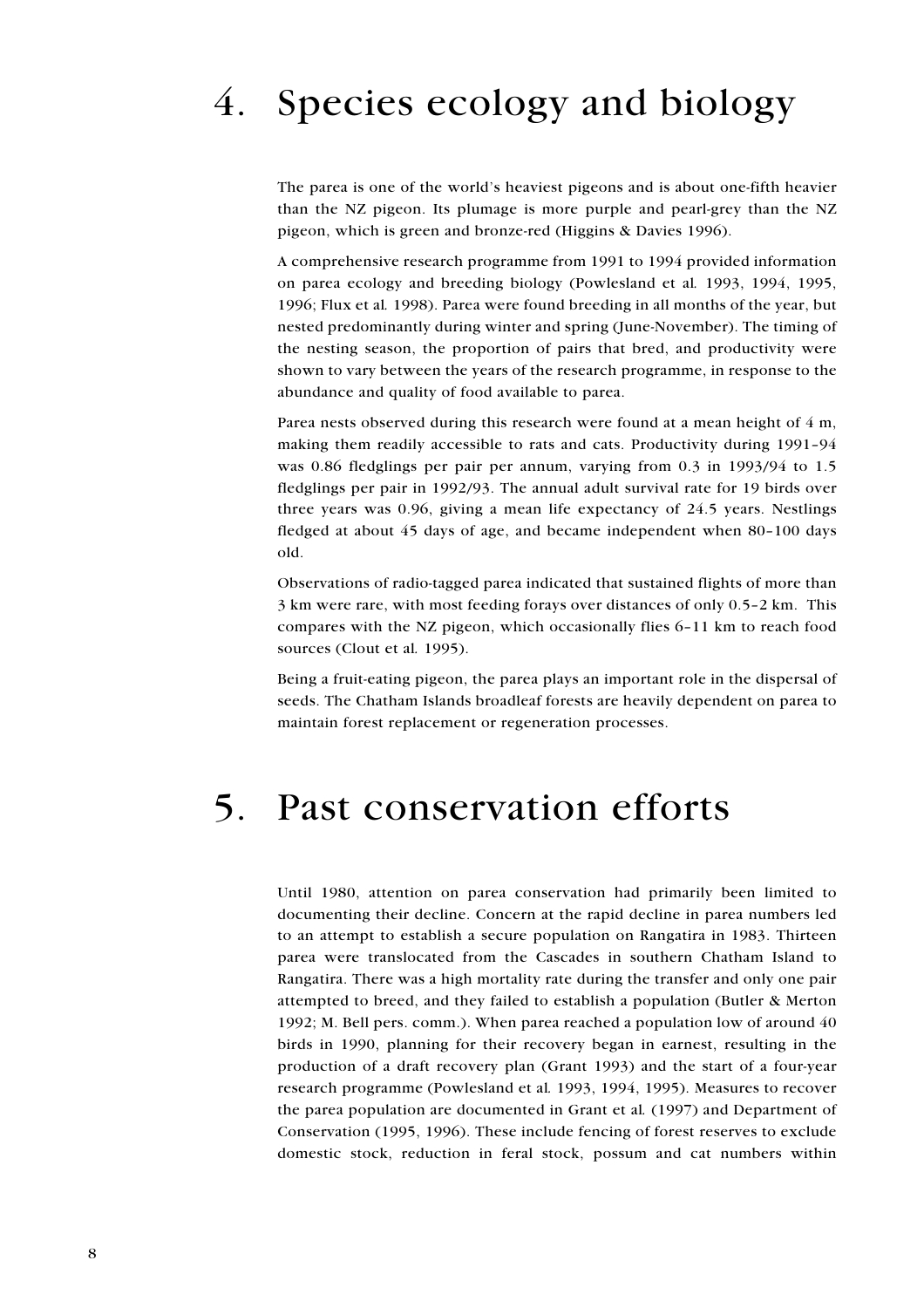<span id="page-8-0"></span>reserves, protection of forest habitat as private covenants or as reserves, and monitoring of parea population numbers. These measures are still being implemented to varying degrees (Department of Conservation 1998, 1999; Powlesland et al. 1999). Reduction of cat numbers in coastal forest remnants in southern Chatham Island is currently occurring at lower levels than the mid-1990s. Between 1990 and 1994 there was an analogue captive breeding and small-scale release programme, using NZ pigeon, carried out at the National Wildlife Centre in the Wairarapa (Powlesland & Willans 1997).

## Recovery goal  $6_{\cdot}$

Two goals are proposed-a longer-term goal and a shorter-term goal. The shorter-term goal is to be achieved by the year 2011, which is when this plan expires.

## LONG-TERM GOAL

Restore sufficient areas of forest on Chatham, Pitt, and Mangere Islands so that parea have been re-established in a number of self-sustaining sub-populations that will require minimal management, and will re-establish their role as important seed dispersers in Chatham forest ecosystems.

#### TEN-YEAR GOAL

Protect the parea population in southern Chatham Island, and improve forest habitat on northern Chatham Island and Pitt Island to enable expansion or reestablishment of the parea population(s). Re-establish a viable population of parea on Pitt Island.

IF THE PAREA POPULATION REACHES AT LEAST 250 MATURE INDIVIDUALS, THIS WILL CHANGE THE IUCN CONSERVATION RANKING OF PAREA FROM ENDANGERED TO VULNERABLE.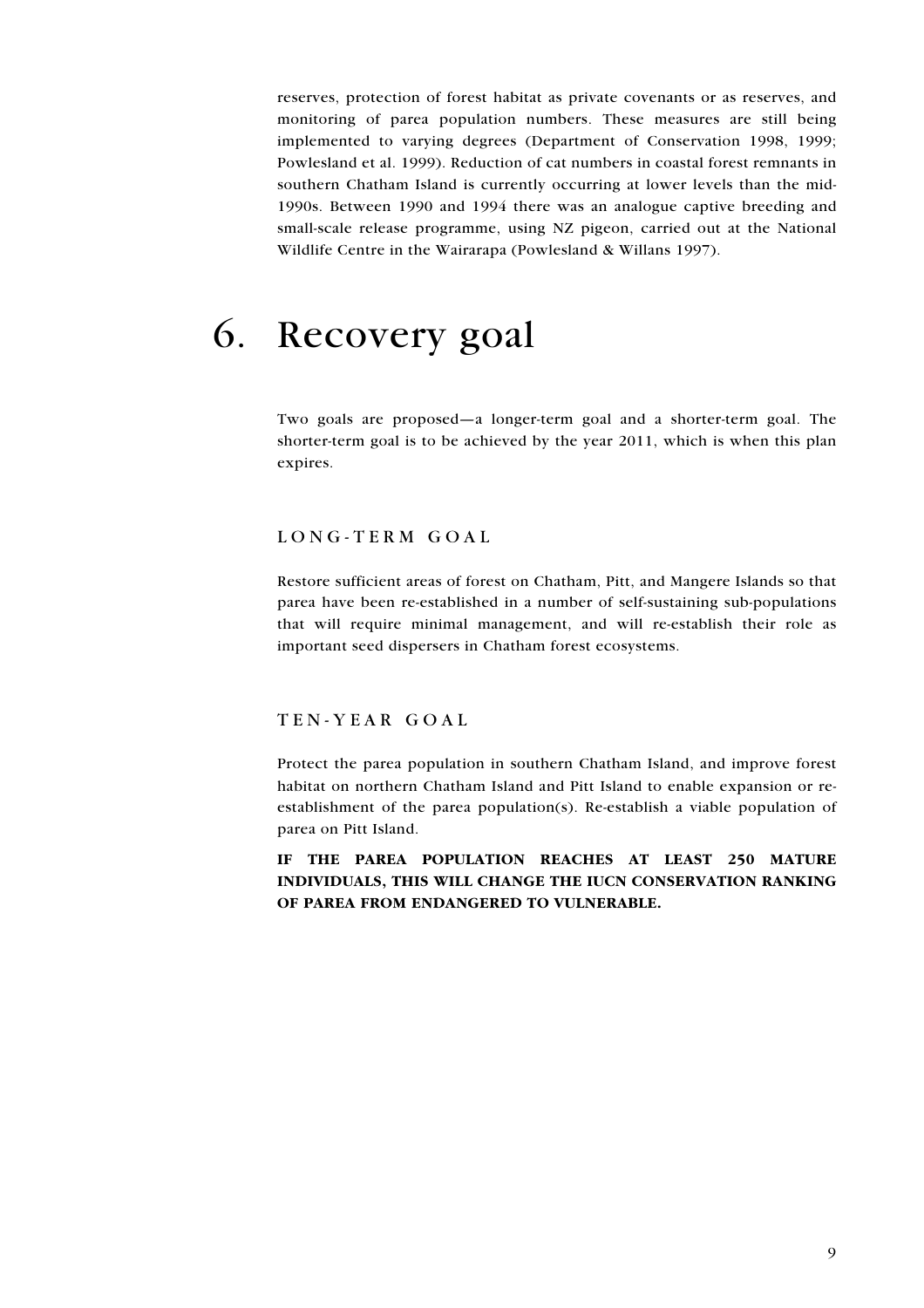#### $7.1$ OPTION 1

#### No action

This option is not recommended. If there were no further management efforts apart from monitoring of population numbers and distribution, parea would decline in numbers, as they did in the past.

#### $7.2$ OPTION<sub>2</sub>

### Protect the Chatham Island parea population, and make no attempt to establish parea elsewhere in the Chatham group

This option is not recommended. Parea on Chatham Island would continue to benefit to some extent from the cat and possum control carried out for the protection of taiko in the Tuku valley. They would also benefit from the programme to fence stock out of forest areas. However, the re-instatement of parea to its former historic range, and its role as a key seed disperser within the Chatham Island forests would not occur. Forest regeneration on Pitt Island could be slowed by the lack of parea to disperse seeds of forest species.

#### $7.3$ OPTION 3 (PREFERRED OPTION)

## Protect and restore parea habitat on Chatham, Pitt, and Mangere Islands, and re-establish parea on Pitt, Mangere, and Rangatira

This is the preferred option for recovery. It is essential that the southern Chatham Island population is protected, as it is the only self-sustaining population in existence. Protection and restoration of forest habitat in northern Chatham Island will provide habitat for the expansion of this population and may also provide food resources within the flying range of the southern population. This will allow an increase in the population based in southern Chatham Island. The establishment of a second population of parea within the Chathams group would improve the IUCN status of the species from Endangered to Vulnerable (BirdLife 2000), and thus meet this plan's ten-year objective. Re-establishment of parea on Pitt Island will require restoration of forest and reduction in numbers of cats. Restoration of forest on Mangere is a long-term aim, and as with Rangatira, Mangere would support a sub-population of parea from Pitt Island once parea are fully established there. These achievements will restore parea to their historic distribution.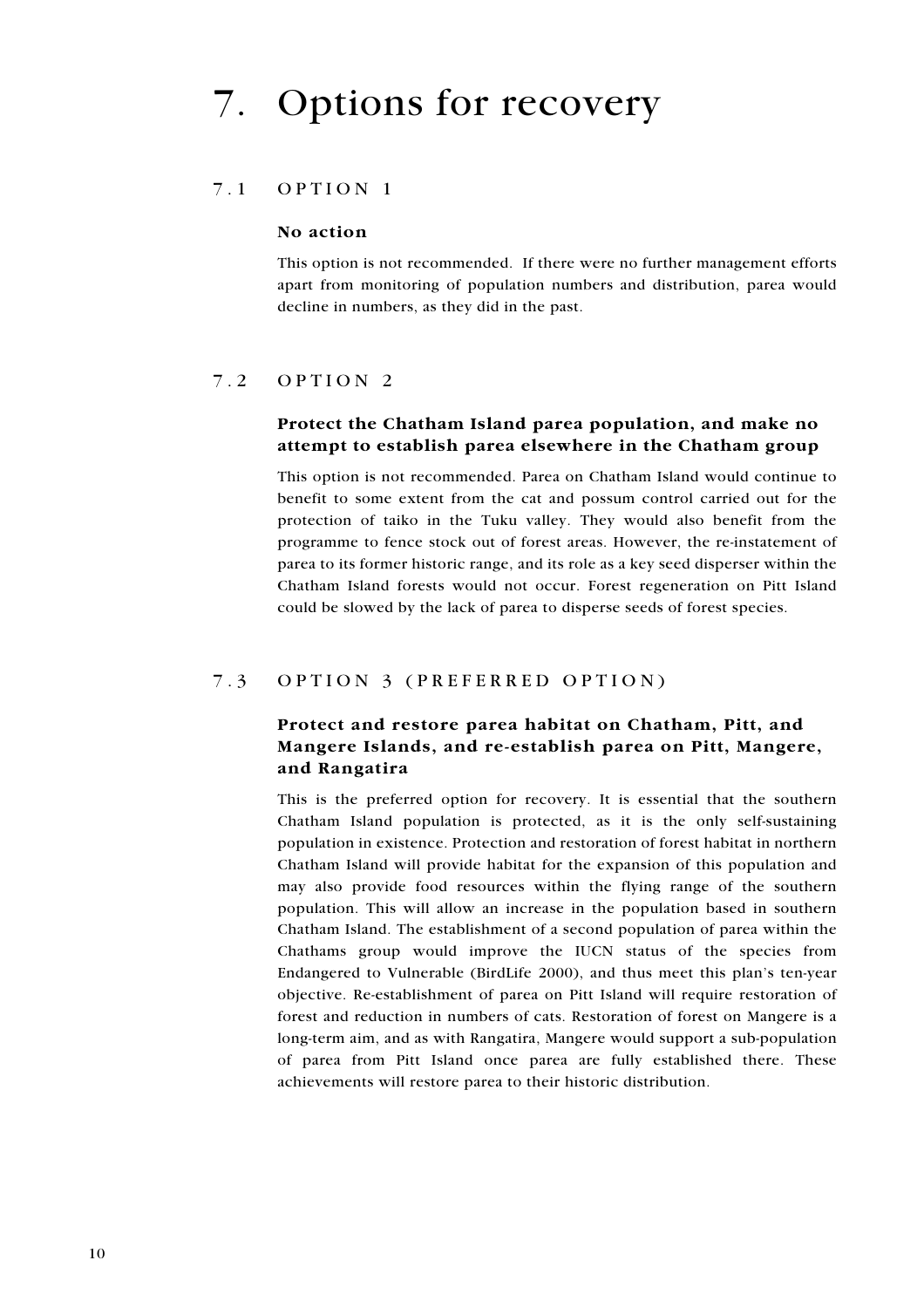#### <span id="page-10-0"></span> $7.4$ OPTION<sub>4</sub>

### Establish parea populations in captivity or outside of the Chathams

This option is not recommended. Parea are endemic to the Chathams Islands and, with management measures to control threats such as restoration of forest habitat and reduction in predators numbers, there will be suitable habitat available to improve the status of the species without moving birds outside of the Chathams. Captive management is not considered necessary at this stage. The NZ pigeon has been held in captivity in New Zealand, providing information on captive management, breeding and release of fruit pigeons. This could be applied to parea should it ever become necessary to captive-breed parea.

# 8. Objectives for term of plan

The objectives for parea recovery for the term of this plan are:

- 1. Protect and enhance the parea population on Chatham Island.
- 2. Protect and restore areas of forest habitat on Mangere, and Chatham and Pitt Islands
- 3. Establish a second self-sustaining parea population in the Chatham Islands.

## 9. Work plan

Specific tasks required to achieve each objective, and performance measures to assess success in meeting objectives are set out below.

#### PROTECT AND ENHANCE THE PAREA OBJECTIVE 1 POPULATION ON CHATHAM ISLAND

#### Performance measures

(1) The parea population in southern Chatham Island is stable or increasing in size from a population level of approximately 150 birds

(2) A census of parea conducted in southern Chatham Island, following the methodology outlined in Powlesland et al. (1999), every 4-6 years, subject to available funding.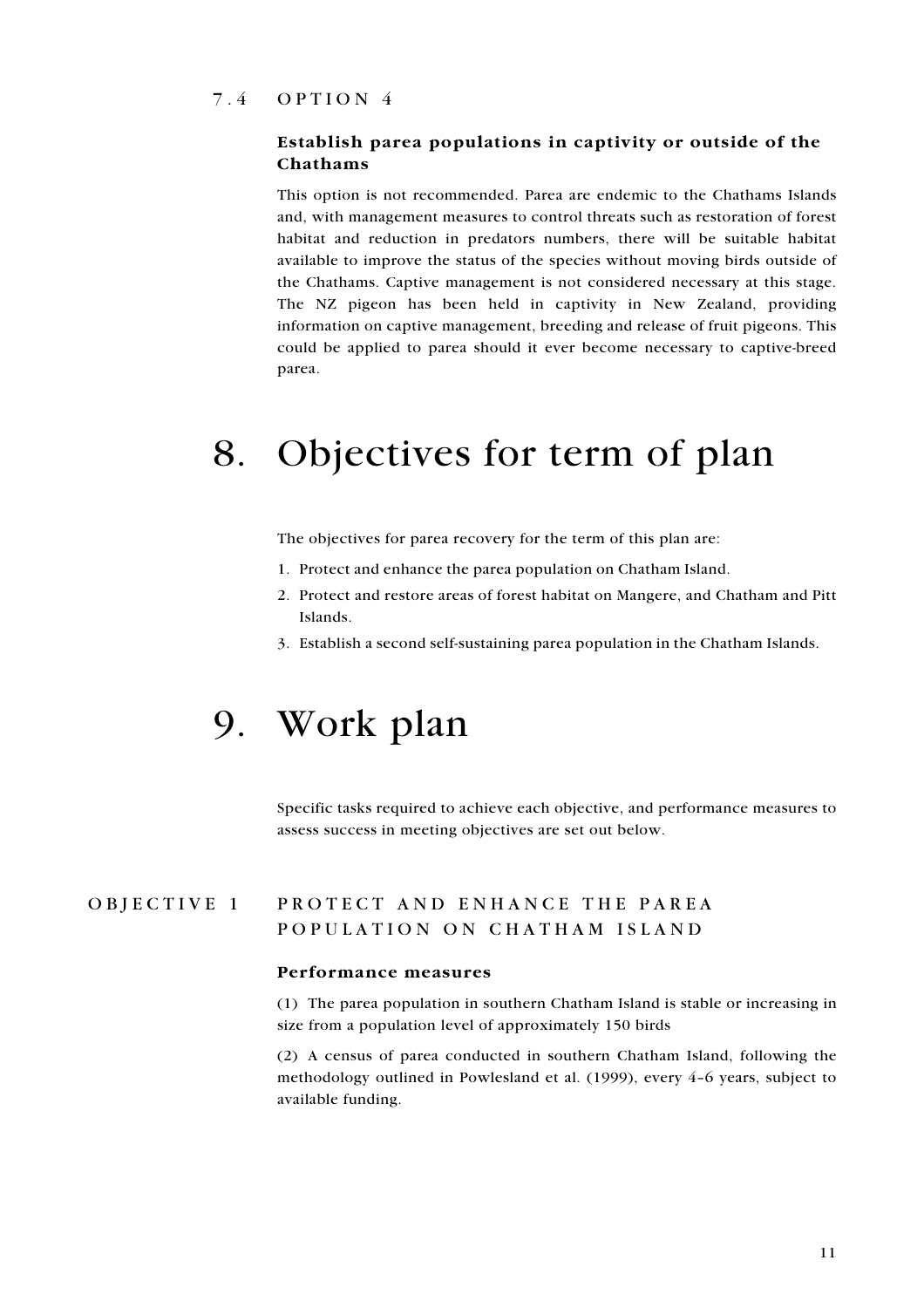(3) A database of all reported parea sightings on Chatham Island established by 2002 and sightings analysed every 2-3 years to identify key sites used by parea and seasonal movements.

(4) A parea sub-population established and breeding successfully in at least one protected forest on Chatham Island, outside the current stronghold in southern Chatham, by 2011.

#### Explanation

Protection of the southern population is the top priority action for the conservation of parea as this is the only location where parea currently breed successfully. Maintenance of the southern Chatham Island population of at least 150 birds will provide a nucleus from which new populations can re-establish. Control of predator and competitor populations are essential actions, and monitoring must be carried out to ensure that this objective is being met. Reducing possum numbers to a level where 1 or less possum are caught per 100 trap night has been shown to benefit kereru in northern New Zealand forests (R. Pierce pers. comm.).

#### **Actions required**

#### Action 1.1 Undertake annual cat and possum control in the Tuku and Awatotara Valleys

#### Explanation

Control of predators (and competitors (Tisdall (1992)), particularly cats and possums in the Lower Tuku and Awatotara valleys is required to protect the parea population in southern Chatham Island. Cat control will benefit parea through protecting adults feeding on the ground and providing a degree of protection to nests sites, while possum control will reduce competition for fruit and the risk of possums preying on parea nest contents. Reductions of cat and possum populations are currently being undertaken as part of the taiko recovery programme, but traplines need to be extended down into the lower valleys if parea are to receive maximum benefit, and additional resources are required to undertake this work.

#### Priority

Essential

#### Responsibility

Chatham Island Area Office

#### Action 1.2 Monitor parea population numbers and distribution, including their dispersal from southern Chatham Island

#### Explanation

A programme of monitoring parea population numbers and distribution is required to assess the success of parea management, and whether the population is declining, stable or increasing. A census of parea numbers in the Awatotara, Tuku, and Waipurua valleys of southern Chatham Island was implemented in 1999 and it is recommended that this is repeated at five-yearly intervals (Powlesland et al. 1999). In addition, up to ten nests should be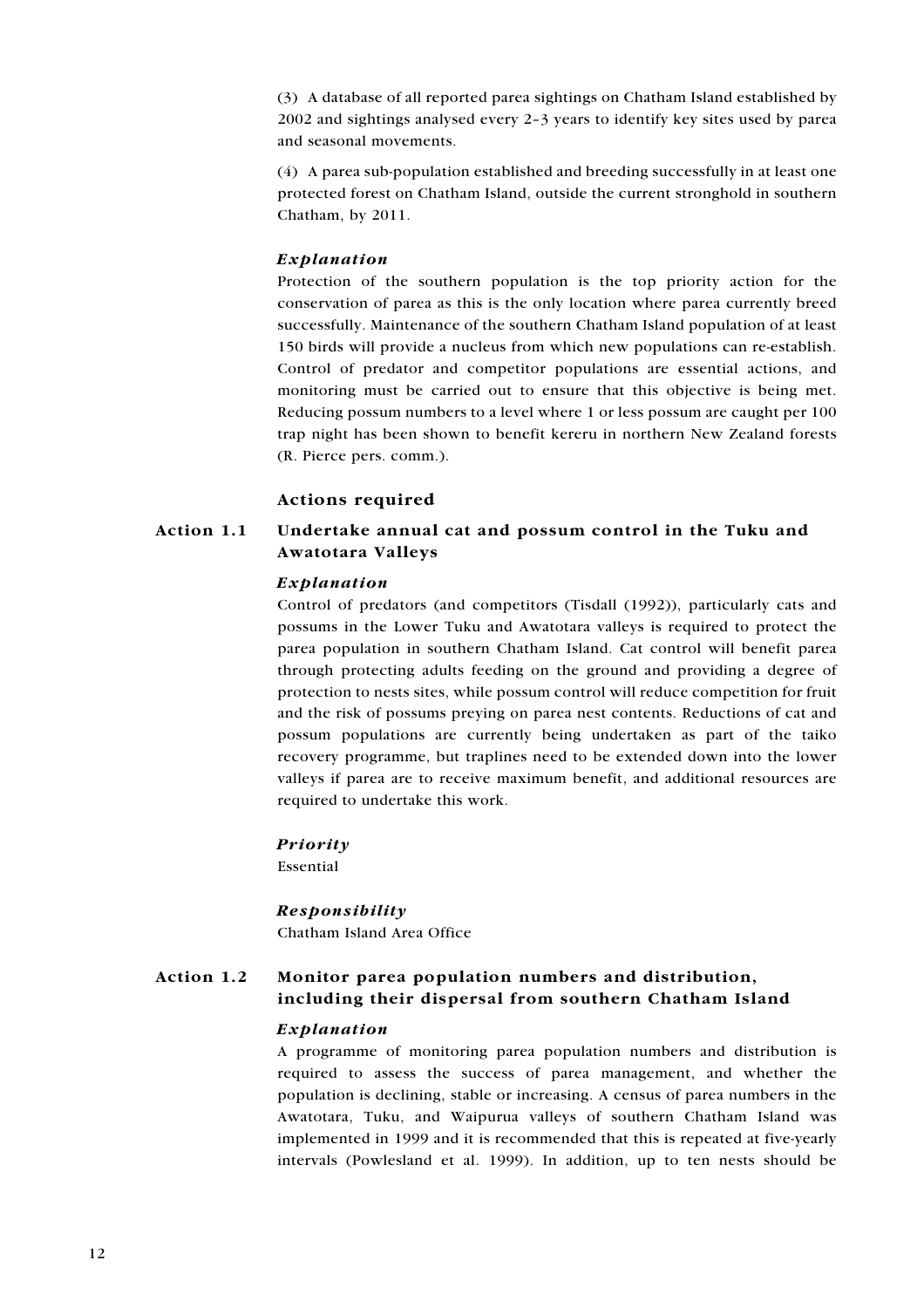monitored for chick production at approximately five-yearly intervals to determine the effectiveness of predator control. Census counts are best done in late July to early August in a year with good fruiting, from observation points on hill/ridge tops counting the number of pairs seen. A database for recording the spread of parea to other parts of Chatham Island is required. A calendar-survey has been distributed to all householders on Chatham and Pitt requesting records of all parea sightings between August 2000 and July 2001. Once returned, the results will require collation and analysis. This should provide useful information on parea distribution and seasonal movements on Chatham Island. As parea begin to spread beyond the southern Chatham area, monitoring of number of pairs and breeding activity should be extended to other sites regularly used by parea.

#### **Priority**

High

#### Responsibility

Chatham Island Area Office

#### Action 1.3 Expand cat and possum control to additional forest areas on Chatham Island

#### Explanation

As parea numbers increase in southern Chatham Island, birds will be forced to move to other areas of forest habitats. The expansion of cat and possum control to these new areas will be needed for parea to breed and establish successfully. Additional resources will be required to increase current levels of protection. Assessment of areas on Chatham Island for their suitability for parea is required to target future protection effort. Research by Powlesland et al. (1996) has shown that parea only breed in years when there is fruit of CI hoho available. By checking quantities of immature hoho fruit present in February each year, predictions can be made on parea breeding effort. While parea are expected to benefit the most from a sustained level of predator control, extra efforts could be made in years where there is likely to be a high nesting incidence among parea. This would maximise productivity, and assist the population to expand. New techniques, such as development of an effective cat bait or construction of predator-proof fences should be utilised where suitable to benefit parea. The control of possums will also be required in areas used by parea. An evaluation of priorities for possum control was undertaken in 1993 (Brown 1993), and again in 2000 (A. Couchman pers. comm.). Sites, either in reserves or on private land, that are currently being used by parea should be a high priority for possum control. The feasibility of eradicating possum from the Chatham Islands requires investigation, as total removal of possums would be the most effective long-term solution in controlling this pest.

## Priority

Moderate

Responsibility Chatham Island Area Office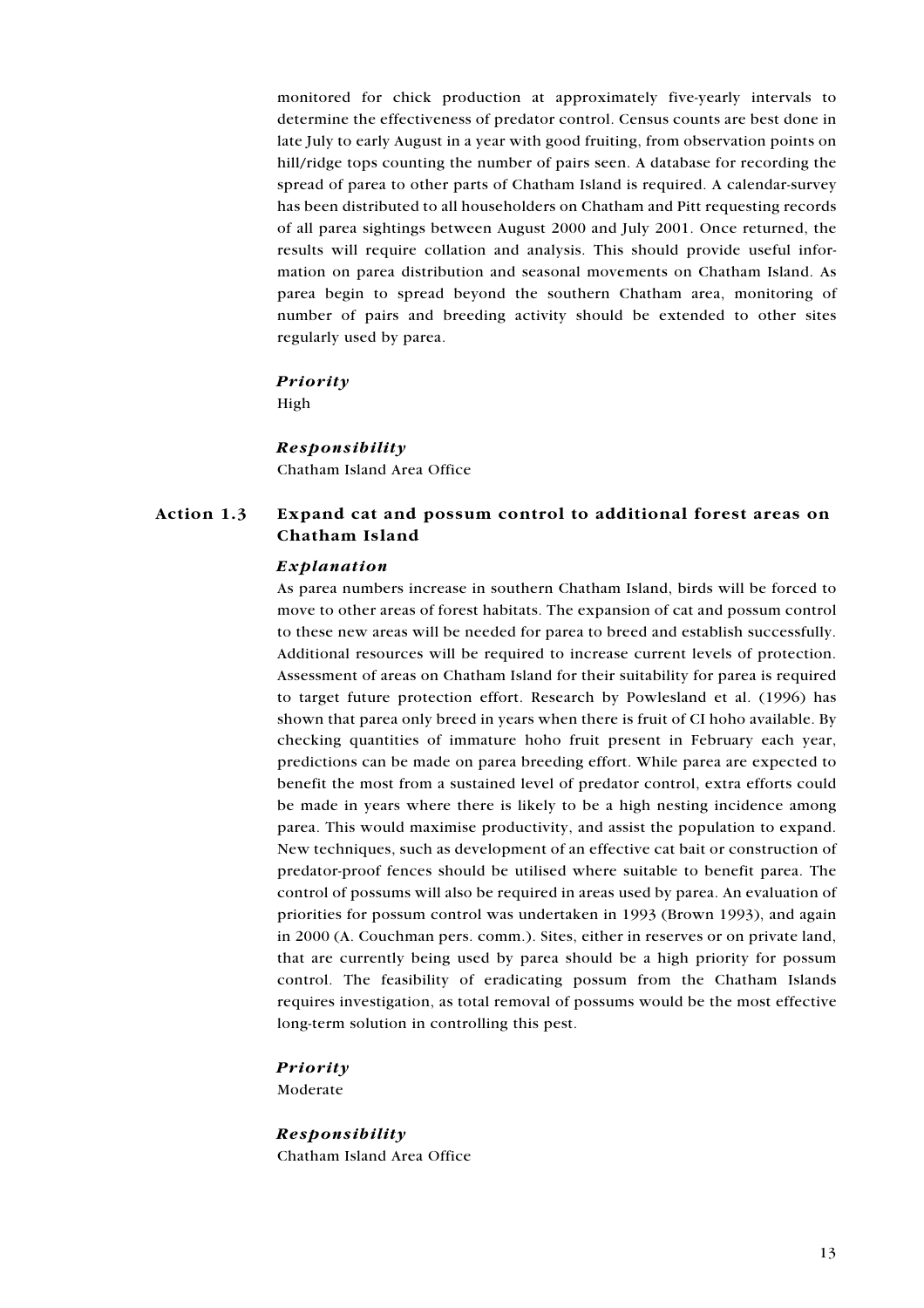#### OBJECTIVE 2 PROTECT AND RESTORE AREAS OF FOREST HABITAT ON MANGERE, AND CHATHAM AND PITT ISLANDS

#### Performance measures

(1) Sites where legal and/or physical protection would benefit parea identified by 2005 and appropriate mechanisms for progressing protection at each site implemented within the term of the plan.

(2) Reduction of stock to zero densities (or agreed levels in Waipaua) in protected areas identified as priority sites for parea.

(3) Reduction in possum densities to a catch rate of 1 possum or less per 100 trap nights in protected areas on Chatham Island identified as priority sites for parea. This rate may be increased if it is shown that parea populations are stable or increasing in the presence of higher possum densities.

(4) Planting of native species undertaken on Mangere, to at least the current level each year, using best practice to ensure a minimum survival rate of 70%.

#### Explanation

Significant recovery of the parea population can only be achieved with the restoration of sizeable areas of forest habitat on the Chatham Islands. Key areas of remnant habitat that are currently used by parea, or are likely to be suitable for parea to move into once the population expands, need to be identified and protected. Control of browsers and predators in key parea breeding habitat will be needed to meet this plan's ten-year and longer-term goals.

#### Actions required

#### Action 2.1 Identify key sites on Chatham and Pitt Islands requiring protection to benefit parea and initiate mechanisms to implement protection

#### Explanation

The parea population is currently concentrated in southern Chatham Island but, as the population expands, anecdotal reports suggest that parea are gradually moving into forest remnants elsewhere on Chatham Island. Significant areas of forest habitat on Chatham and Pitt Islands are in private ownership. The conservation of parea is dependent on protecting as much as possible of this habitat, as well as habitats in reserves. Identification of key habitat suitable for parea is required and mechanisms to protect those areas should be investigated. The results of the calendar-survey (Action 1.2) due to close in July 2001 will determine areas currently being visited by parea, and research conducted in the early 1990s will help identify other habitat suitable for parea (Powlesland et al. 1996, Tisdall 1992). Fencing domestic stock out of priority areas is urgently required to prevent further deterioration of the forest. Reduction of possum, pig, and feral stock densities is also needed. Covenants provide long-term legal protection to private forest habitats, and negotiations to secure private forest areas as covenants should continue. Resources need to be available to assist landowners to carry out key protection work themselves.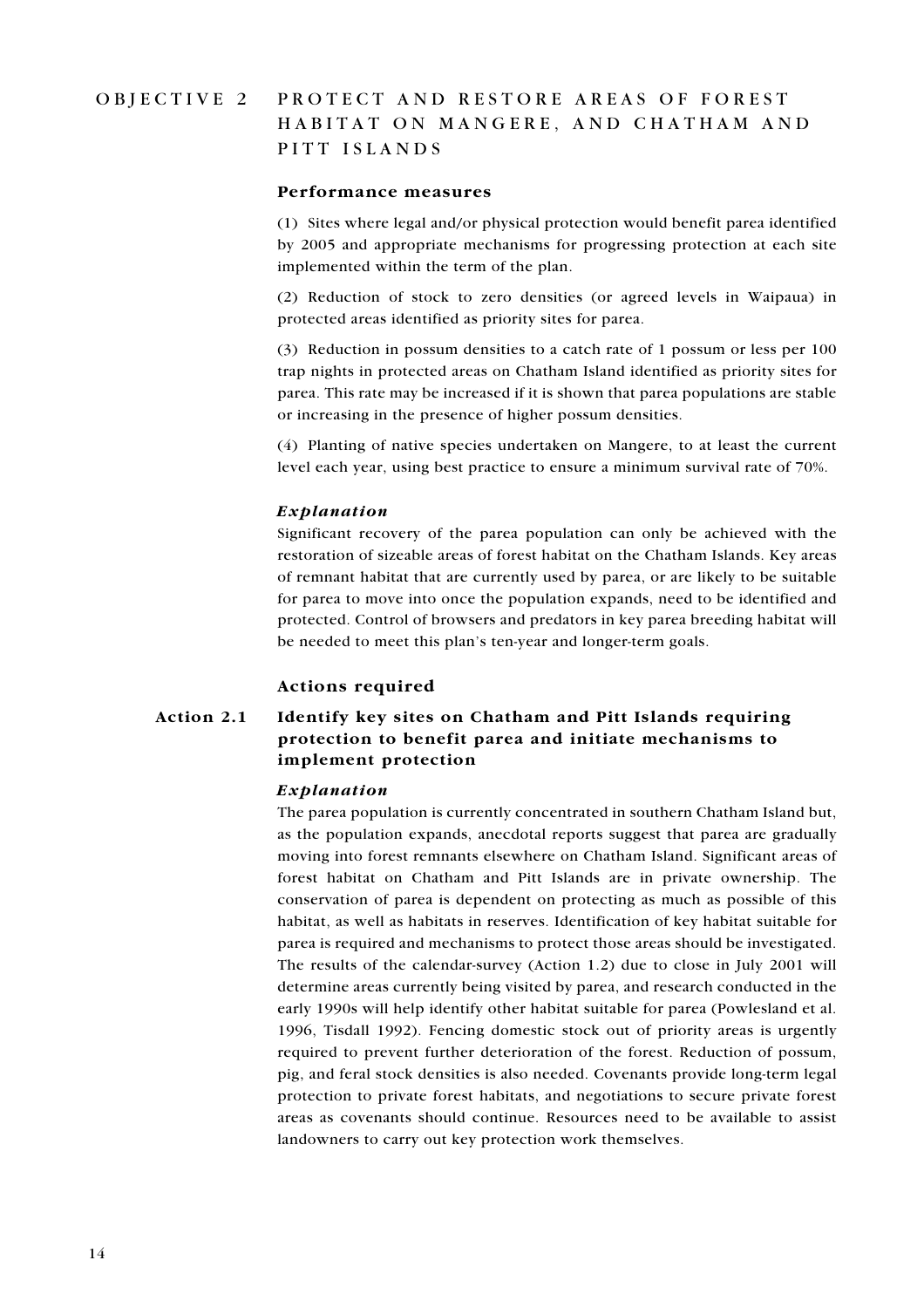#### Priority

High

#### Responsibility

Chatham Island Area Office

**Wellington Conservancy** 

#### Action 2.2 Control of introduced browsers in selected protected areas to benefit parea as resources allow

### Explanation

Introduced browsers are a major threat to forest regeneration on Chatham and Pitt Islands. Browsers cause changes in forest composition and, by browsing the understorey, increase the effect of wind on regeneration and canopy health. The Dracophyllum-dominated forest of much of southern Chatham Island is thought to be induced by a combination of fire and browsers (Atkinson pers. comm.). Unless browser numbers are reduced, regeneration to a broad-leaf dominated forest, most suitable for parea, will not occur. To achieve the greatest benefit for parea, priority needs to be given to achieving zero-density of browsers in the southern Chatham Island forests. Fences will require regular inspection to ensure they are able to exclude domestic stock. Assessment of other areas on Chatham Island, particularly Rangaika Scenic Reserve and northern Chatham forest remnants, is required to target browser control to benefit parea.

## Priority

High

## Responsibility

Chatham Island Area Office

#### Action 2.3 Assess requirements for, and initiate, a planting programme on Chatham and Pitt Island for the benefit of parea as resources allow

### Explanation

The preferential selection of trees palatable to browsers has seen the reduction in numbers of species important to parea such as CI matipo and CI hoho. Karamu, CI ribbonwood, CI mahoe, kowhai, and nikau have also been suggested as important to parea (Powlesland et al. 1993). Enhancement planting of these species to provide good year-round food supplies would assist parea recovery. Planting along the Te Whanga lakeshore has been proposed previously, and some planting of CI ribbonwood has been done in the lower Tuku valley. Further assessment is required to target the best sites for planting parea food trees. This could be integrated with an overall forest restoration plan for Chatham Island, and possibly Pitt Island, which addresses revegetation needs, opportunities and priorities.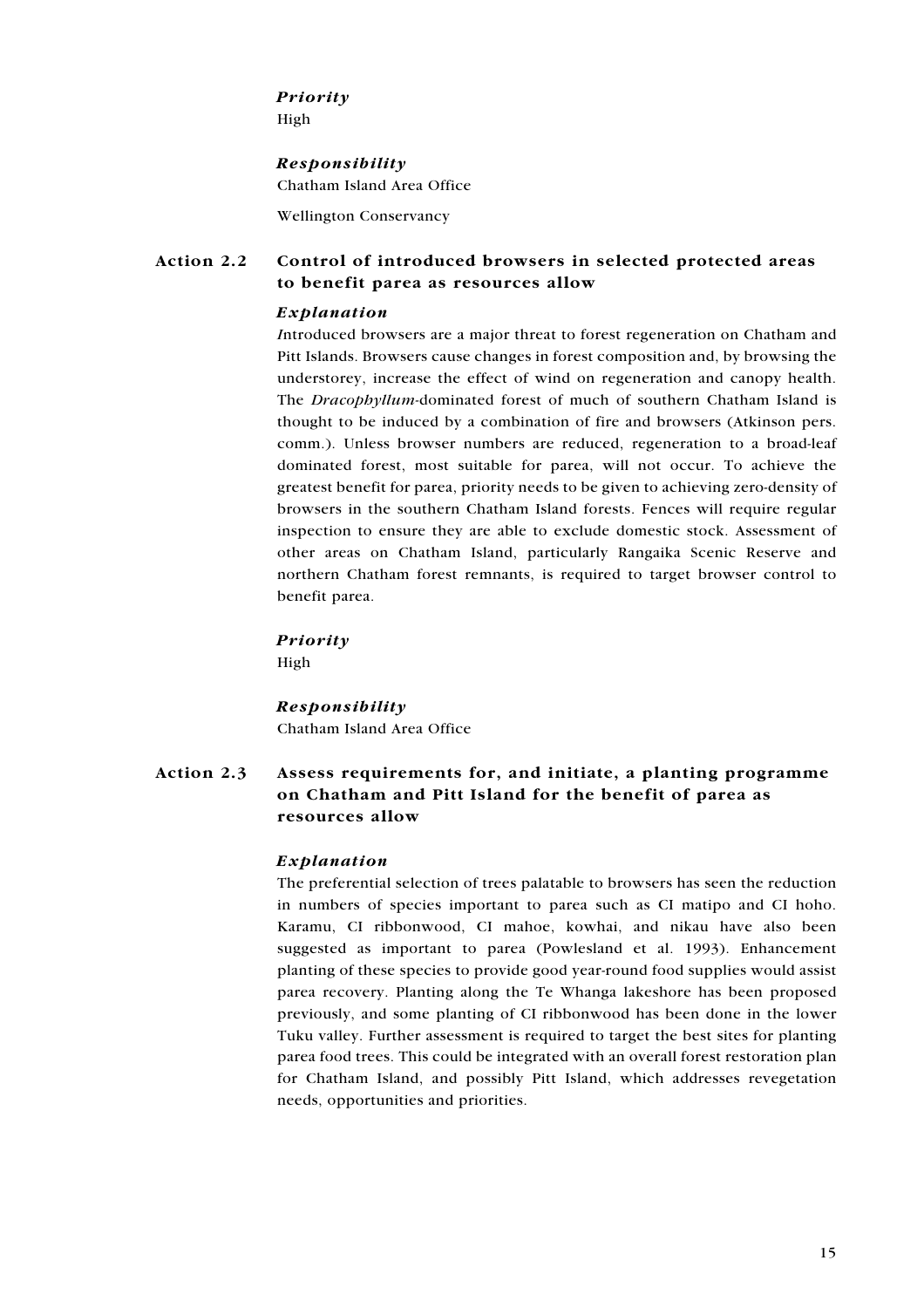#### Priority

Lower

#### Responsibility

Chatham Island Area Office

#### Action 2.4 Implement revegetation programme on Mangere each year

#### Explanation

The creation of further forest habitat on Mangere will provide a long-term opportunity for the expansion of the parea population. A programme of planting native species to restore forest habitat began in the 1970s and continues today. Around 7000 plants have been planted each year from 1995 to 2000. Species planted will create a native cover to facilitate natural forest regeneration. The more sensitive species can now be planted in the recently tracked dense flax areas of Douglas Basin. The harsh environment on Mangere means plantings require considerable maintenance to improve plant survival.

#### Priority

Lower

## Responsibility Chatham Island Area Office

#### OBJECTIVE 3. ESTABLISH A SECOND SELF-SUSTAINING PAREA POPULATION IN THE CHATHAM **ISLANDS**

### Performance measures

(1) An assessment of the current parea population and habitat on Pitt and Rangatira, including management requirements to benefit parea, conducted by 2005.

(2) Information on transfer methodology used for NZ pigeon gathered, a transfer proposal prepared and a transfer of parea to Pitt Island initiated within the term of this plan.

(3) Conduct a minimum of one parea transfer, following best practice for transferring pigeons, to Pitt and/or Rangatira within the term of the plan, subject to funding.

#### Explanation

The re-establishment of a self-sustaining population of parea on Pitt Island will greatly improve its conservation status and restore it to a part of its historic range. Parea would also fill an important ecological role on Pitt Island as seed dispersers. Two parea have survived for many years on Rangatira, and this suggests that suitable habitat is available there. It is not certain if parea could survive as separate populations on either Rangatira or Mangere, but sub-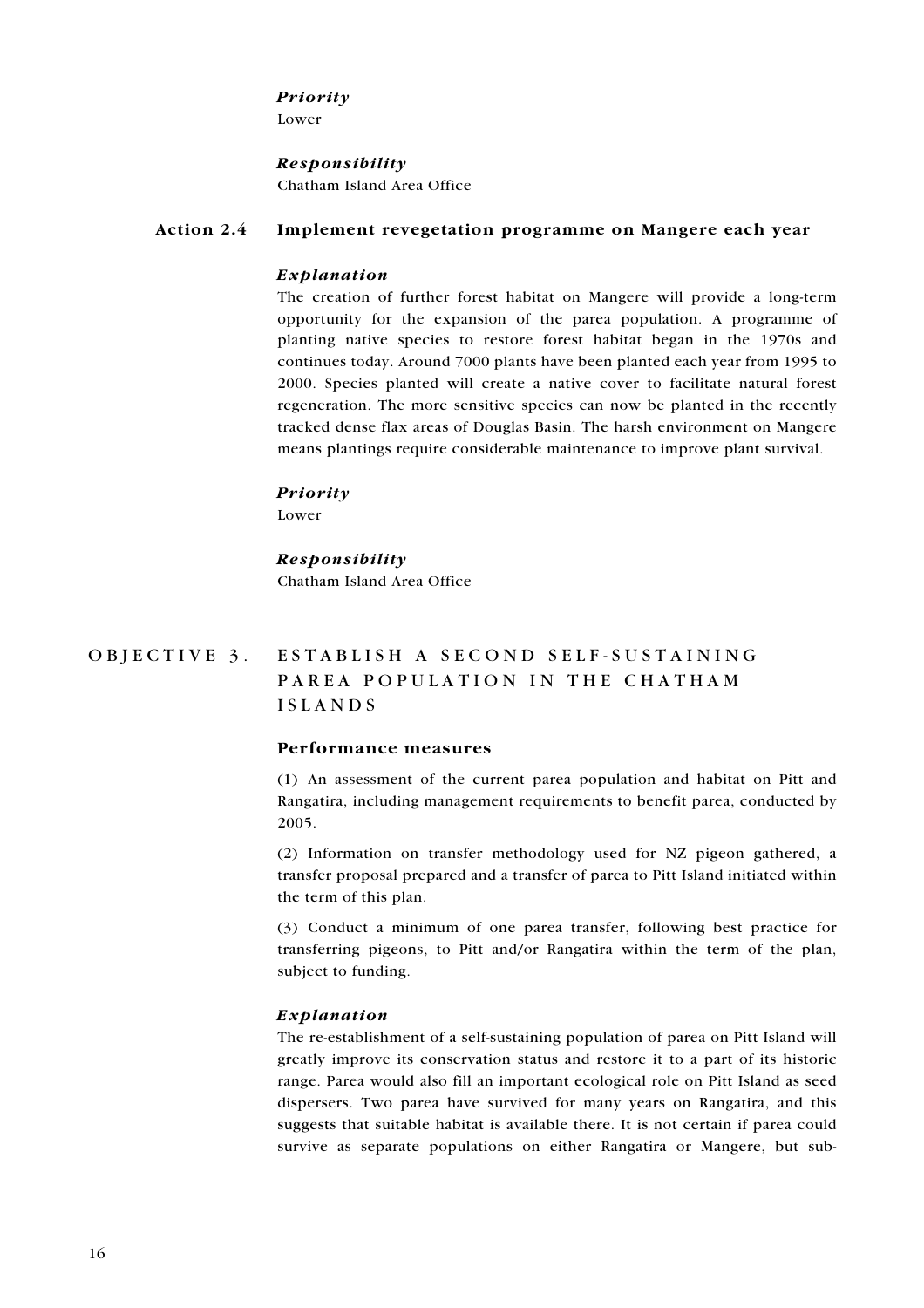populations may be sustained from the Pitt Island population. Having two separate parea populations (Chatham Island and Pitt/Mangere/Rangatira) would reduce the risk of loss through a catastrophic event such as predator or disease invasion, or habitat loss from fire.

#### **Actions required**

#### Action 3.1 Assess the current parea population and the management requirements for forest habitat on Pitt Island to prepare for a transfer of parea

#### Explanation

An assessment of the current status of parea on Pitt, the suitability of the forest habitat and requirements for on-going management for parea should be undertaken. The sex ratio, age and breeding attempts of the few birds living on Pitt Island need to be determined before additional parea are released. This may explain why parea have failed to thrive on Pitt Island. Cats are the key predator of parea on Pitt Island, and reduction of cat numbers (particularly in the Waipaua Reserve) would be required before parea are released. The best longterm solution for parea on Pitt Island would be the total removal of cats. Continuing efforts to reduce domestic and feral stock and pigs from reserves will also be important for parea.

#### Priority

High

Responsibility Chatham Island Area Office

Action 3.2 Investigate techniques used to transfer NZ pigeon

#### Explanation

Some research on relocation techniques for NZ pigeon has been carried out by Powlesland & Willans (1997). They trialed the 'hard' release of captive-reared NZ pigeon which were transferred from captivity and released immediately into the wild. They suggested further research be undertaken to determine whether wild-caught NZ pigeons would survive, remain and breed in habitat where pigeons are absent. Research conducted in other parts of New Zealand on transfer methods for NZ pigeon should be followed so that the results can be applied to the relocation of parea, e.g. transfer to Three Kings Islands.

#### Priority

Moderate

#### Responsibility

**Wellington Conservancy**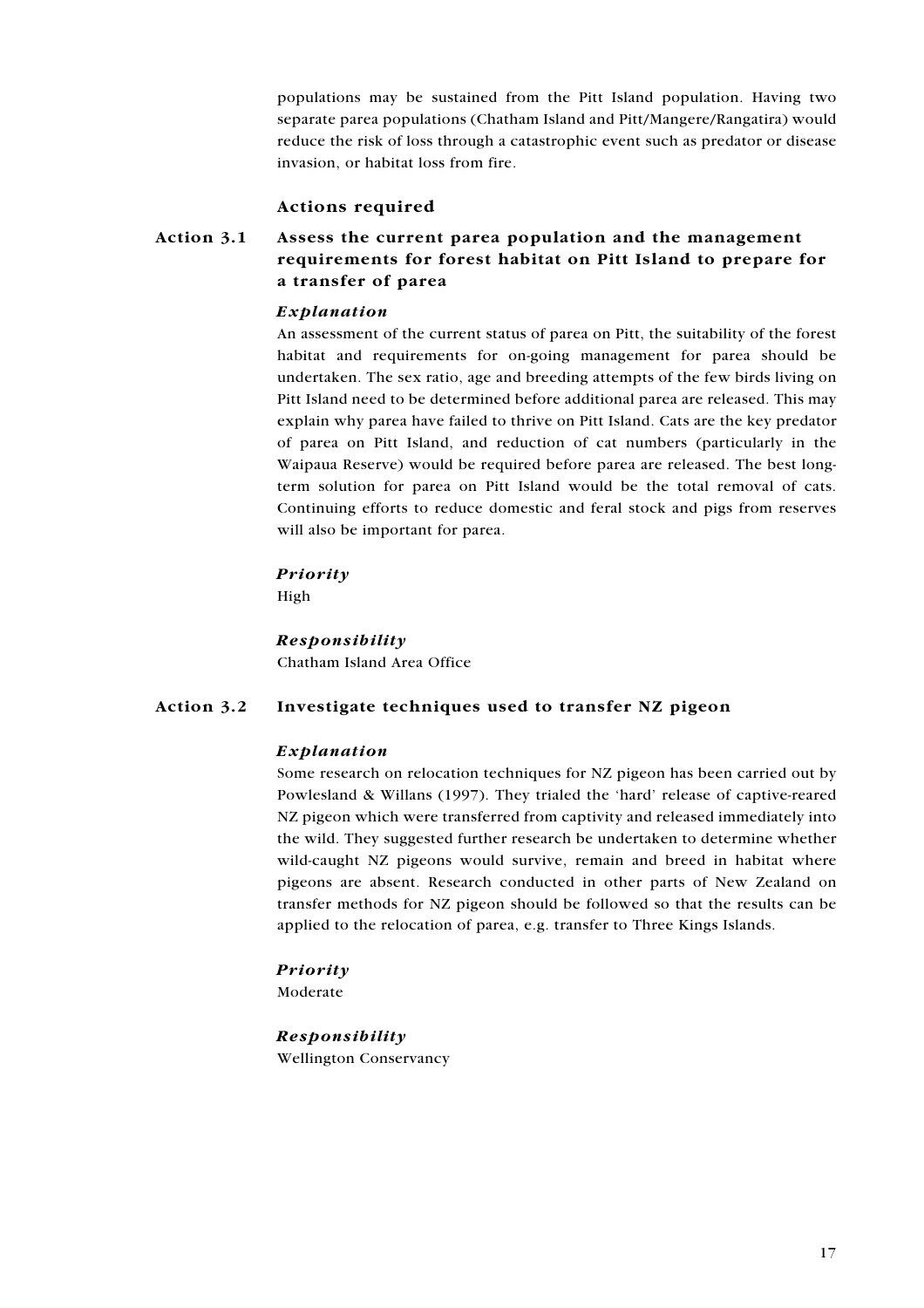#### <span id="page-17-0"></span>Action 3.3 Conduct transfer of parea to establish second parea population in the Chatham Islands

#### Explanation

Once an assessment of the Pitt Island parea population has been conducted and recommended management action initiated, a transfer proposal for Pitt can be prepared. This will provide details of transfer methodology, monitoring protocols following release and criteria for determining the need for follow-up transfers. Two parea have survived on Rangatira for over a decade, suggesting the habitat is suitable to support a small population. In northern New Zealand, pigeons can reach high numbers on small islands. While parea may eventually move between Pitt, Rangatira and Mangere it will take a long time for numbers on Pitt to build up to high enough levels to allow Rangatira or Mangere, to be colonised naturally. A transfer of parea to Rangatira would facilitate the establishment of small population that is secure from introduced predators. In the long term, Mangere should also provide suitable habitat for parea, although it may take some years for the forest habitat to regenerate sufficiently.

#### Priority

Moderate

#### Responsibility

Chatham Island Area Office

# 10. Review date

This plan will be reviewed after ten years, or sooner if new information leads to proposals for a significant change in direction. The plan will remain operative until a reviewed plan is in place. The date that is proposed for review of this recovery plan is July 2011.

# 11. References

- Atkinson, I.A.E.; Millener, P.R. 1991: An ornithological glimpse into New Zealand's pre-human past. Proceedings of the International Ornithological. Congress: 129-192.
- BirdLife International. 2000: Threatened Birds of the World: The official source for birds on the IUCN Red List. Lynx Edicions, Barcelona, and BirdLife International, Cambridge, UK.
- Brown, K. 1993: Chatham Island sustained possum control plan. Unpublished report, Department of Conservation, Christchurch.
- Butler, D.; Merton, D. 1992: The black robin: saving the world's most endangered bird. Oxford University Press, Auckland.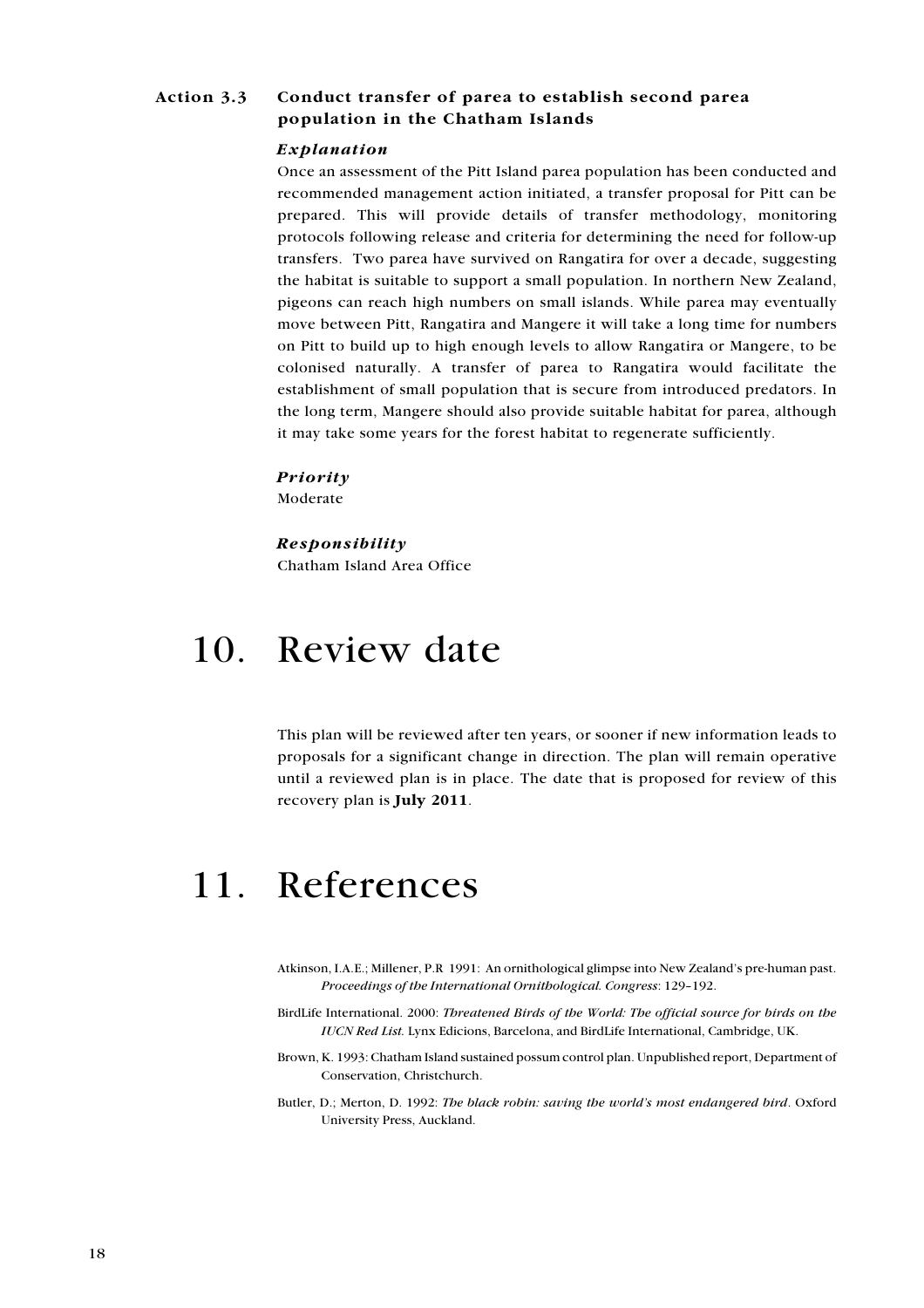- Clout, M.N.; Karl, B.J.; Pierce, R.J.; Robertson, H.A. 1995: Breeding and survival of New Zealand pigeons Hemiphaga novaeseelandiae. Ibis 137: 264-271.
- Department of Conservation. 1995: Parea recovery group meeting minutes February 1995. Unpublished file notes, Department of Conservation, Christchurch.
- Department of Conservation. 1996: Parea (Chatham pigeon) recovery group meeting minutes 21 March 1996. Unpublished file notes, Department of Conservation, Christchurch.
- Department of Conservation. 1998: Chatham Island threatened species recovery group meeting minutes Waitangi, Chatham Islands March 1998. Unpublished report, Department of Conservation, Wellington.
- Department of Conservation. 1999: Chatham Island threatened bird species recovery group meeting minutes, Chatham Islands April 1999. Unpublished report, Department of Conservation, Wellington.
- Fleming, C.A. 1939: Birds of the Chatham Islands. Emu 38: 380-413, 492-509.
- Flux, I.A.; Powlesland, R.G.; Dilks, P.J.; Grant, A.D. 1998: Breeding, survival and recruitment of Chatham Island pigeons (Hemiphaga novaeseelandiae chathamensis) on Chatham Island, New Zealand, 1991-1994. Unpublished report. Department of Conservation, Wellington.
- Grant, A. 1993: Chatham Island pigeon (parea) recovery plan 1994-2000. Unpublished report, Department of Conservation, Christchurch.
- Grant, A.D.; Powlesland, R.G.; Dilks, P.J.; Flux, I.A.; Tisdall, C.J. 1997: Mortality, distribution, numbers and conservation of the Chatham Island pigeon (Hemiphaga novaeseelandiae chathamensis). Notornis 44: 65-77.
- Higgins, P.J.; Davies, S.J.J.F. (eds) 1996: Handbook of Australia, New Zealand and Antarctic birds. Vol 3. Snibe to biggons, Oxford University Press, Melbourne
- IUCN Species Survival Commission. 1994: IUCN Red List Categories. IUCN, Gland, Switzerland.
- Johnson, P. 1997: Parea sightings in 1997. Unpublished file notes, Department of Conservation, Chatham Islands.
- Merton, D.V.; Bell, B.D. 1975: Endemic birds of the Chatham Islands. Unpublished report, NZ Wildlife Service, Department of Internal Affairs, Wellington.
- Millener, P.R.; Powlesland, R.G. in prep: The Chatham Islands pigeon (parea) deserves full species status; *Hemiphaga chathamensis* (Rothschild, 1891): Aves: Columbidae. Department of Geology, University of Tennessee, USA and Department of Conservation, Wellington.
- Molloy, J.; Davis, A. 1994: Setting priorities for the conservation of New Zealand's threatened plants and animals. (2nd edn) Department of Conservation, Wellington.
- Nilsson, R.; Kennedy, E.; West, G. 1994: Birdlife of South East Island (Rangatira), Chatham Islands, New Zealand. Notornis (supplement) 41: 109-126.
- Powlesland, R.G. 1995: Parea recommendations. Prepared for the parea recovery meeting 1995. Unpublished file notes, Department of Conservation, Christchurch.
- Powlesland, R.G.; Willans, M. 1997: "Hard release" of captive-reared New Zealand pigeons (Hemiphaga n. novaeseelandiae). Notornis 44: 57-59.
- Powlesland, R.G.; Grant, A.; Tisdall, C.; Dilks, P.; Flux, I. 1993: Ecology and biology of parea (Chatham Island pigeon) on southern Chatham Island July 1991-April 1992. Science and Research Internal Report 134, Department of Conservation, Wellington.
- Powlesland, R.G.; Grant, A.; Dilks, P.; and Flux, I. 1994. Some aspects of the ecology and breeding biology of parea on southern Chatham Island July 1992-April 1993. Science and Research Series 66, Department of Conservation, Wellington.
- Powlesland, R.G.; Grant, A.; Dilks, P.; Flux, I.; Bell, M. 1995: Some aspects of the ecology and breeding biology of parea on southern Chatham Island July 1992-April 1993. Science and Research Series 82, Department of Conservation, Wellington.